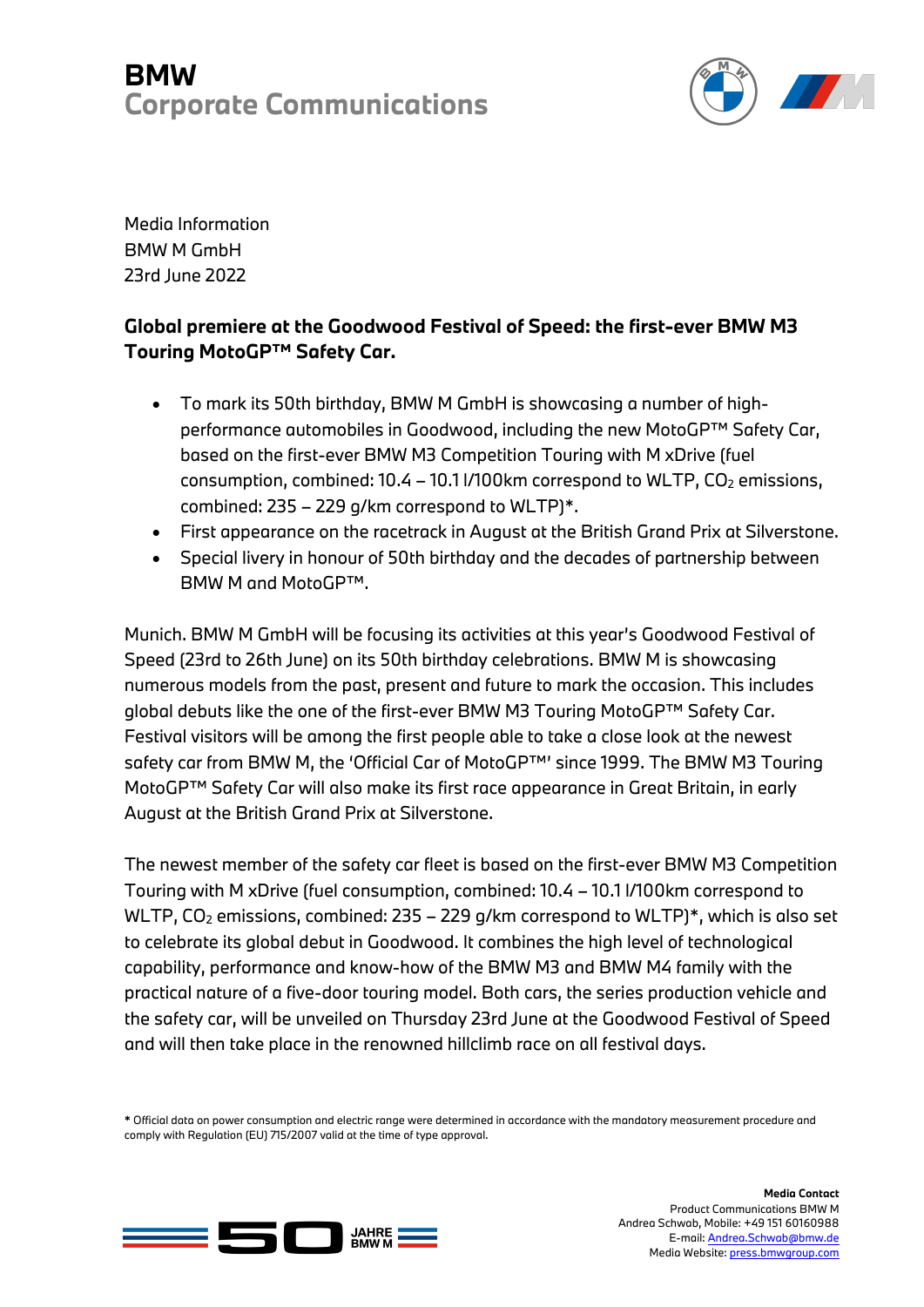## **BMW Corporate Communications**



"The world premiere of the new BMW M3 Touring represents another highlight in our anniversary year, as we will be introducing a BMW M3 as a touring model for the very first time in our 50-year history," said Franciscus van Meel, CEO of BMW M GmbH. "Including this new high-performance automobile in our fleet of MotoGP safety cars is the obvious next step for us. Throughout our decades of partnership with MotoGP rights owner Dorna Sports, we have always set great store by providing the newest BMW M models for safety purposes at the circuit, and we are continuing this tradition with the BMW M3 Touring MotoGP Safety Car. We are very much looking forward to seeing it perform at the legendary Goodwood hillclimb and then appear later in the races at the top level of motorsport."

The visual appearance of the new BMW M3 Touring MotoGP™ Safety Car is a tribute to 50 years of BMW M and to the decades of partnership with MotoGP™. The safety car will sport a special 50 Years of BMW M Livery, and all MotoGP™ safety cars from 1999 to the present day are listed on the car.

The BMW M3 Touring MotoGP™ Safety Car will be equipped with the entire product range from BMW M Performance Parts for its appearance on the racetrack. Further modifications to the MotoGP™ safety cars include Recaro race seats, 4-point harness, safety cross beam, roof lights, front flashes, emergency disconnector and a fuel extraction system.

For more information about BMW M GmbH and the involvement as the 'Official Car of MotoGP™', see: www.bmw-m.com

BMW M GmbH.

BMW M GmbH is a 100 per cent subsidiary of BMW AG. With its products and services in the business areas of BMW M Automobiles, BMW Individual, M Sports Options and Packages, BMW Driving Experience as well as Rescue and Operational Vehicles, it is geared towards customers with particularly high aspirations in terms of the performance, exclusivity and individual style of their vehicle. Based in Munich, the company was founded in 1972 as BMW Motorsport GmbH. Since then, the letter M has become synonymous all over the world for racing success and for the fascination of highperformance sports cars with a unique exclusive character for road use.



**Media Contact** Product Communications BMW M Andrea Schwab, Mobile: +49 151 60160988 E-mail: Andrea.Schwab@bmw.de Media Website: press.bmwgroup.com